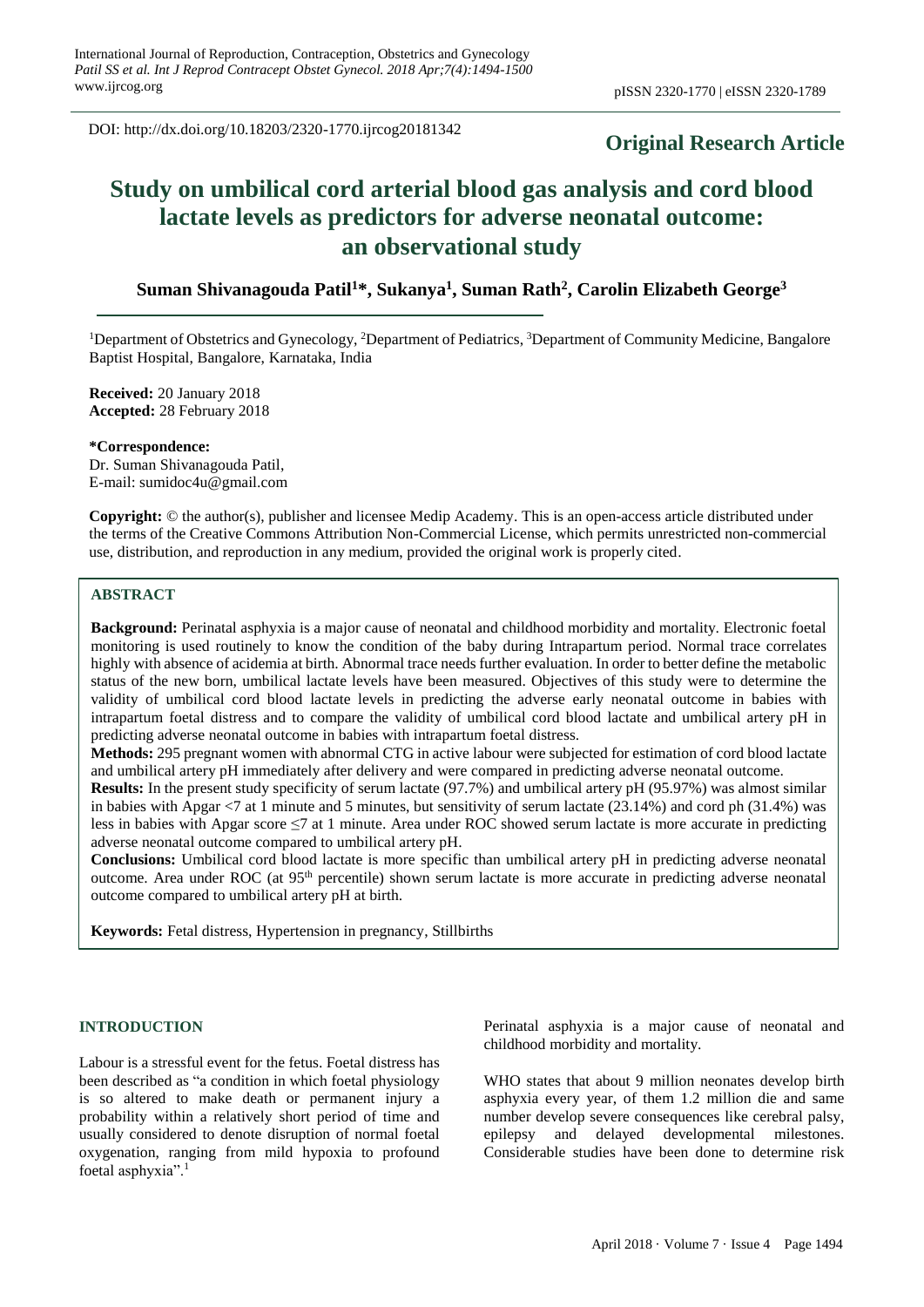factors and role of intrapartum asphyxia causing adverse neonatal outcomes in infants delivered at term.<sup>2</sup>

The aim of foetal surveillance is to identify foetuses at risk for neonatal and long-term injury due to asphyxia and to prevent morbidity and mortality. Routine tools of intrapartum foetal surveillance are intermittent foetal heart auscultation, observation for MSAF, cardiotocography and foetal scalp blood sampling.<sup>3</sup>

Cardiotocography monitoring is a modern and noninvasive method for assessing both antepartum and intrapartum fetal status, this method having a clear impact on obstetrical care. The original purpose of continuous electronic foetal heart monitoring during labour to monitor the foetus to prevent intrapartum still birth and perinatal morbidity.<sup>4</sup>

Intrapartum monitoring tool with high accuracy is required to ensure foetal well-being in labour. Intermittent auscultation of FHR and electronic foetal monitoring such as cardiotocography are most popular methods for intrapartum foetal surveillance, whereas the former focuses only on estimation of basal heart rate, the latter also reflects upon other qualities of foetal heart rate such as variability, accelerations and decelerations.<sup>5</sup>

Electronic foetal monitoring has become a routine in many labour wards. Despite its popularity CTG has not proved to be ideal monitoring tool. Though a normal trace is predictive of normal acid base status at birth, in about 98% cases an abnormal trace has a low positive predictive value in terms of fetal pH  $\langle 7.25.6$ 

After birth foetal asphyxia is subjectively assessed by APGAR score and objectively by cord blood pH and Lactate levels. Studies on umbilical cord blood for determination of lactate indicate that high levels seem to be correlated to foetal metabolism for anaerobic glycolysis taking place in oxygen deprived tissues of foetus. Measuring umbilical artery pH and lactate is regarded as an efficient and accurate technique for diagnosis of foetal distress.<sup>7</sup>

Acute foetal distress induces asphyxia leading to hypoxia of most of the organs which causes increase in lactic acid level along with alteration in pH and HCO3. Most of the parameters used for foetal monitoring have good sensitivity but low specificity.<sup>8</sup>

Umbilical cord blood acid base analysis has emerged in recent years as a method of assessing new born objectively because other predictors of outcome including APGAR score are based on subjective criteria and they correlate poorly with neonatal outcome.<sup>9</sup>

In order to better define the metabolic status of the newborn, umbilical lactate levels have been measured. Lactate is converted from pyruvate during anaerobic metabolism and it is well acknowledged that blood lactate is useful systemic indicator of circulatory impairment and anaerobiosis.<sup>10</sup>

Exact incidence of foetal distress is uncertain, but estimates range from one in every 25 births to one in every 100 births.<sup>11</sup> Electronic foetal monitoring is used routinely to know the condition of the baby during intrapartum period. Normal trace correlates highly with absence of acidemia at birth. Abnormal trace needs further evaluation. Hence this study is undertaken to know the validity of cardiotocography and its correlation with umbilical cord arterial blood gas analysis and cord blood lactate levels. The change in the cord blood pH and lactate is related to the degree and relation of foetal stress and foetal buffering capacity.

Hence this study allows comparison of cardiotocographic abnormalities and umbilical cord arterial blood gas analysis and cord blood lactate level in detecting metabolic status of the baby after birth.

# **METHODS**

An Observational study was conducted on 295 pregnant women in labour with abnormal CTG registered in the Obstetrics and Gynaecology Department in Bangalore Baptist Hospital.

All pregnant women meeting the inclusion criteria and consenting for study were recruited.

# *Inclusion criteria*

All term (> 37 weeks) singleton pregnancies with vertex presentation in labour with foetal distress.

# *Exclusion criteria*

- All high-risk pregnancies (anaemia, hypertension, thyroid disorders, diabetes, epilepsy, asthma, teenage, elderly)
- Intrauterine growth restriction, oligohydromnios, preterm deliveries.
- Previous caesarean section
- Elective caesarean section
- Multiple gestation, malpresentations
- Abruptio placenta
- Foetus with congenital anomalies
- Maternal infections and PROM

Study period was of 12 months (July 2014 to July 2015)

# *Methodology*

The study was explained to the pregnant women during her antenatal check-up. At the time of labour, CTG was done for all. After delivery of the baby, umbilical cord arterial blood was collected for lactate and cord blood pH with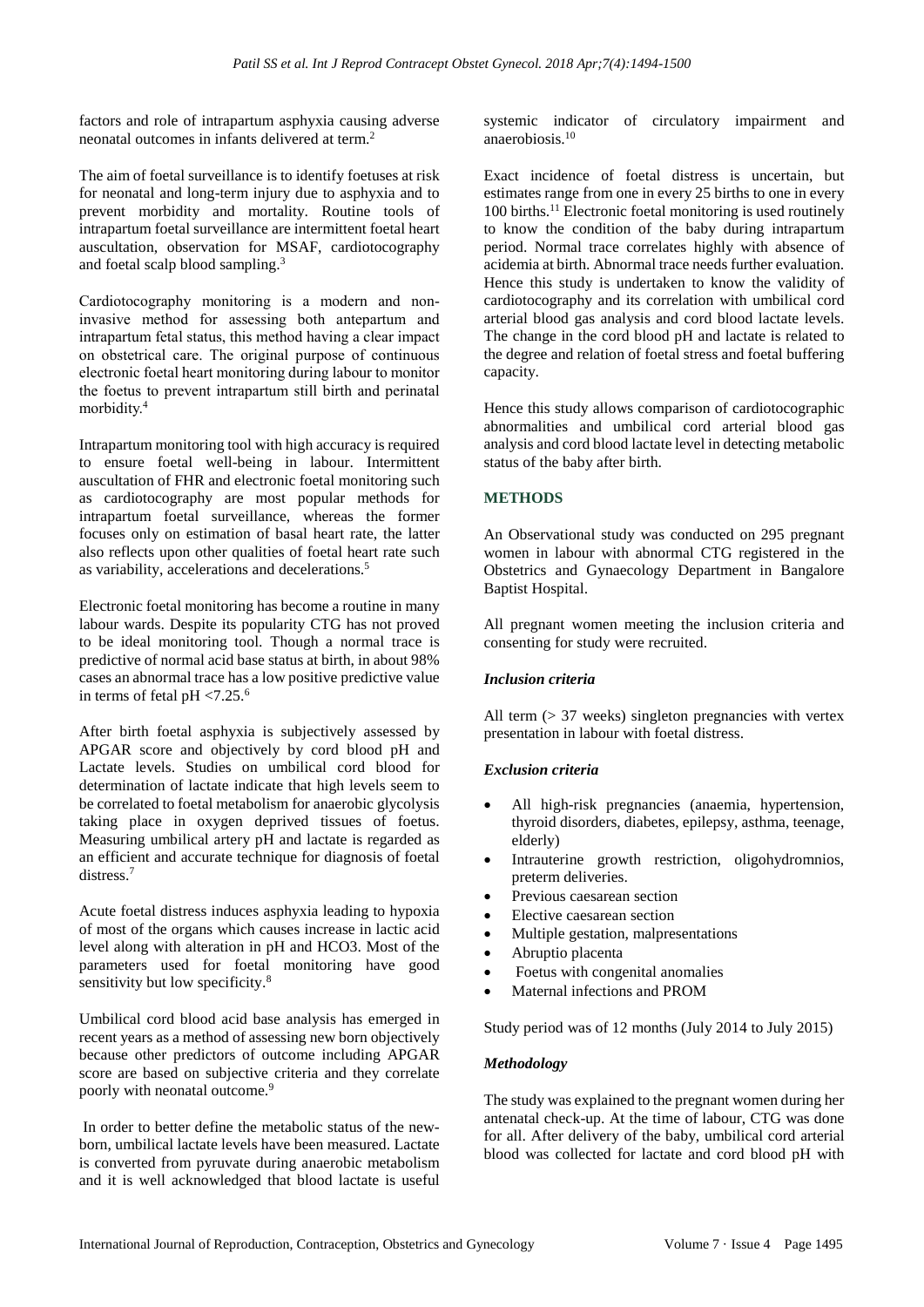abnormal CTG. The baby was observed for 24 hours and assessed for wellbeing and adverse outcomes.

After taking informed consent from women meeting inclusion criteria, Cardiotocography was done during intrapartum period, 2 blood samples were collected immediately after delivery by double clamping the cord in babies with abnormal CTG.

Umbilical cord arterial blood was drawn from isolated segment into heparinised syringe for arterial blood gas analysis. Two ml of umbilical cord arterial blood was drawn into sodium fluoride potassium oxalate tube. Sent for estimation of lactate and umbilical cord arterial blood gas analysis. Umbilical cord arterial blood gas analysis and cord blood lactate levels were tested and compared with adverse early neonatal outcome like low Apgar scores, NICU admissions ,assisted ventilation like bag and mask, intubation, IPPR, events in first 24 hours of birth.

The following ranges of umbilical cord lactate values and pH were taken as abnormal for the study:

# *Umbilical artery pH<sup>1</sup>*

- <7.15: Acidemia
- <7: Severe acidemia

# *Cord blood lactate<sup>29</sup>*

- >5 mmol/l: acidemia
- >10 mmol/l: Severe academia

In order to comment which test is better, ROC curve was constructed using sensitivity and specificity for different parameters. The accuracy of the test depends on how well the test separates the group being tested into those with and without the disease in question. Accuracy is measured by the area under the ROC curve.

An area of 1 represents a perfect test; an area of .5 represents a worthless test. A rough guide for classifying the accuracy of a diagnostic test is the traditional academic point system:

- $\bullet$  0.90-1 = excellent (A)
- $0.80 0.90 = \text{good}$  (B)
- $0.70 0.80 = \text{fair} (C)$
- $0.60 0.70 =$  poor (D)
- $0.50 0.60 = \text{fail (F)}$

Statistical package for social services (SPSS) was used for analysis.

# **RESULTS**

The area under ROC is showing serum lactate is more accurate in predicting adverse perinatal outcome compared to umbilical artery pH.

The sensitivity and specificity for lactate and pH in relation NICU stay, Resuscitation, low Apgar scores at 1 min, 5 min and outcome are represented as receiver-operator curves.

#### *ROC for resuscitation*

Out of 295 babies with abnormal CTG,32 babies showed severe metabolic acidosis (serum lactate >10 mmol/l). Out of 32 babies with severe metabolic acidosis,24 babies required resuscitation.



**Figure 1: Serum lactate.**



**Figure 2: Cord arterial pH.**

Figure 1 and 2 shows ROC curve for cord blood lactate and cord arterial pH for babies required resuscitation. Area under curve for cord blood lactate is 0.920 (indicates test is excellent) and for cord arterial pH is 0.811(indicates the test is good),so cord blood lactate is better test compared to cord arterial pH.

# *ROC for APGAR at 1 min*

Out of 32 babies with severe metabolic acidosis,28 babies had apgar score  $\leq$ 7 at 1 min.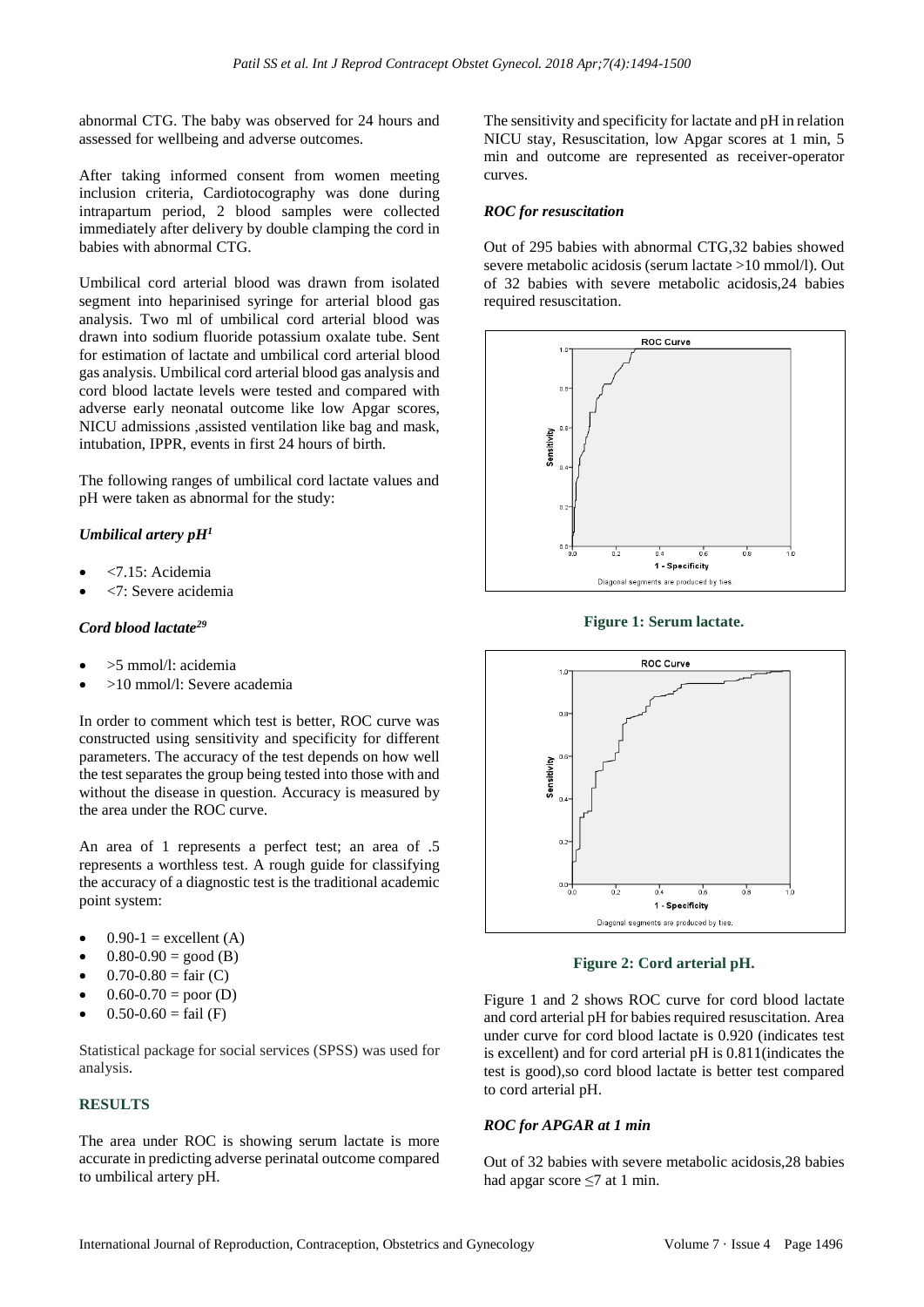

**Figure 3: Serum lactate.**



**Figure 4: Cord arterial pH.**

Figure 3 and 4 shows ROC for cord blood lactate and cord arterial pH for the babies with Apgar less than 7 at 1 minute. Area under ROC curve for cord blood lactate is 0.917(test is excellent) compared to cord pH which is 0.789 (test is fair), so cord blood lactate is an excellent test compared to cord arterial pH.

#### *ROC for APGAR at 5 minutes*

Out of 32 babies with severe metabolic acidosis,22 babies had Apgar ≤7 at 5 minutes.



**Figure 5: Cord blood lactate.**



**Figure 6: Cord arterial pH.**

Figure 5 and 6 shows ROC for cord blood lactate and cord arterial pH for babies with Apgar less than 7 at 5 minutes. Area under ROC curve for cord blood lactate is 0.873 (test is good) compared to cord pH which is 0.786 (test is fair), so cord blood lactate is a better test compared to cord arterial pH.



**Figure 7: Cord blood lactate.**



**Figure 8: Cord arterial pH.**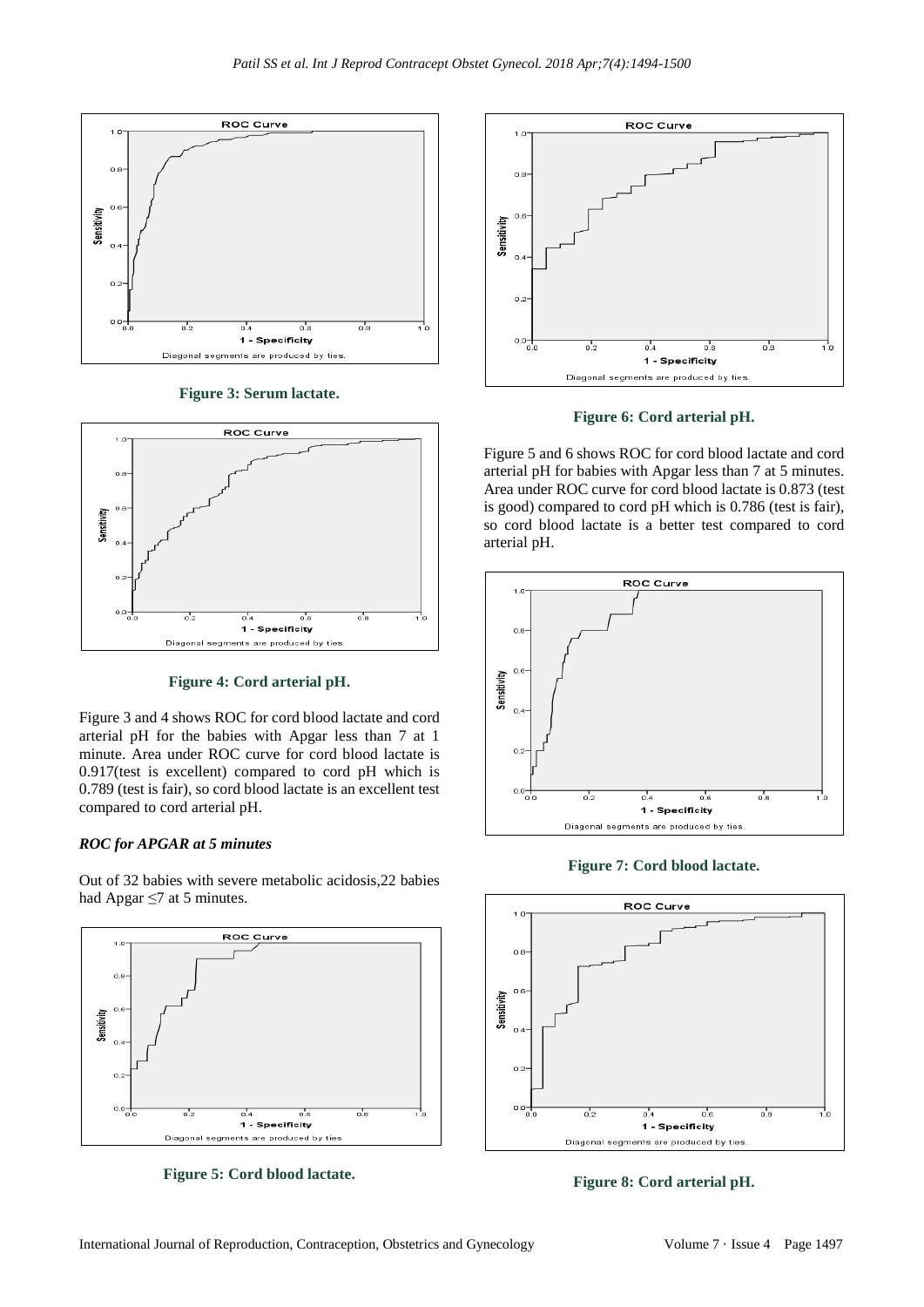# *ROC for NICU admission*

Out of 295 babies, 21 babies got shifted to NICU. Figure 7 and 8 shows ROC for serum lactate and cord arterial pH in babies shifted to NICU. Area under ROC curve for cord blood lactate is 0.878 (test is good) compared to cord pH 0.817 which is(test is good), so cord blood lactate and cord arterial pH both are good in predicting NICU Admission.



**Figure 9: Serum lactate.**



**Figure 10: Cord arterial pH.**

# *ROC for Bad outcome*

Out of 295 babies,7 babies had seizures within 24 hours of birth. Out of 7 babies, 5 babies had serum lactate  $> 10$ mmol/l.

Figure 9 and 10 shows cord blood lactate and cord arterial Ph in babies with bad obstetric outcome. Area under ROC curve for cord blood lactate is 0.905 (test is excellent) compared to cord pH which is 0.891 (test is good), so cord blood lactate is an excellent test compared to cord arterial pH in predicting adverse neonatal outcome.

# **DISCUSSION**

This is an observational study in which 295 pregnant women in labour with abnormal CTG suspected to have intrapartum foetal distress were recruited. The study was done between June 2014 to June 2015 in Bangalore Baptist Hospital, Bangalore.

After taking informed consent from term pregnancies with abnormal CTG, umbilical cord blood was collected and sent for estimation of serum lactate and cord pH and both were used for prediction of adverse neonatal outcome and compared.

The babies with both normal and abnormal serum lactate groups were found to be comparable with respect to maternal age, parity, birth weight and sex of the baby etc., thereby eliminating majority of the confounding factors.

Out of 295 babies with abnormal CTG, 32 babies showed severe metabolic acidosis (serum lactate >10 mmol/l). Out of 32 babies with severe metabolic acidosis,28 babies had apgar score ≤7 at 1 minute, 22 babies had Apgar ≤7 at 5 minutes, 24 babies required resuscitation, 21 babies got shifted to NICU and 5 babies showed seizures within 24 hours of birth.

In the present study babies with Apgar score  $\leq 7$  at 1 minute, 87.5% of the babies showed elevated cord blood lactate and Apgar score  $\leq$ 7 at 5 minutes only 68.7% of babies showed elevated cord blood lactate. Specificity of serum lactate (97.7%) and umbilical artery pH (95.97%) was almost similar in babies with Apgar score of ≤7 at 1 min, but sensitivity of serum lactate (23.14%) and cord pH (31.4%) is less in babies with Apgar score  $\leq$ 7 at 1 minute.

Present study was almost similar to study conducted by Damodaran G et al in her study on APGAR score and umbilical cord blood levels of lactate and Creatinine in perinatal asphyxia concluded that cord blood lactate assay of new born will help to evaluate the severity of anoxia and it will be useful to nullify any subjective errors produced during the clinical assessment of newborn babies by Apgar score. In the present study serum lactate being an objective parameter predicted neonatal outcome more accurately compared to Apgar score, which is a subjective parameter.<sup>13</sup>

In the present study area under ROC showed serum lactate is more accurate in predicting adverse neonatal outcome (Area under ROC for serum lactate was between 0.8-0.9) compared to umbilical artery pH (area under ROC for umbilical artery p H was between 0.7-0.8). In the present study we have taken 95<sup>th</sup> percentile as cut off value for serum lactate (i.e 10 mmol/l). If we take  $95<sup>th</sup>$  percentile (10) mmol/l) as cut off value, specificity of serum lactate increases compared to cord arterial pH in predicting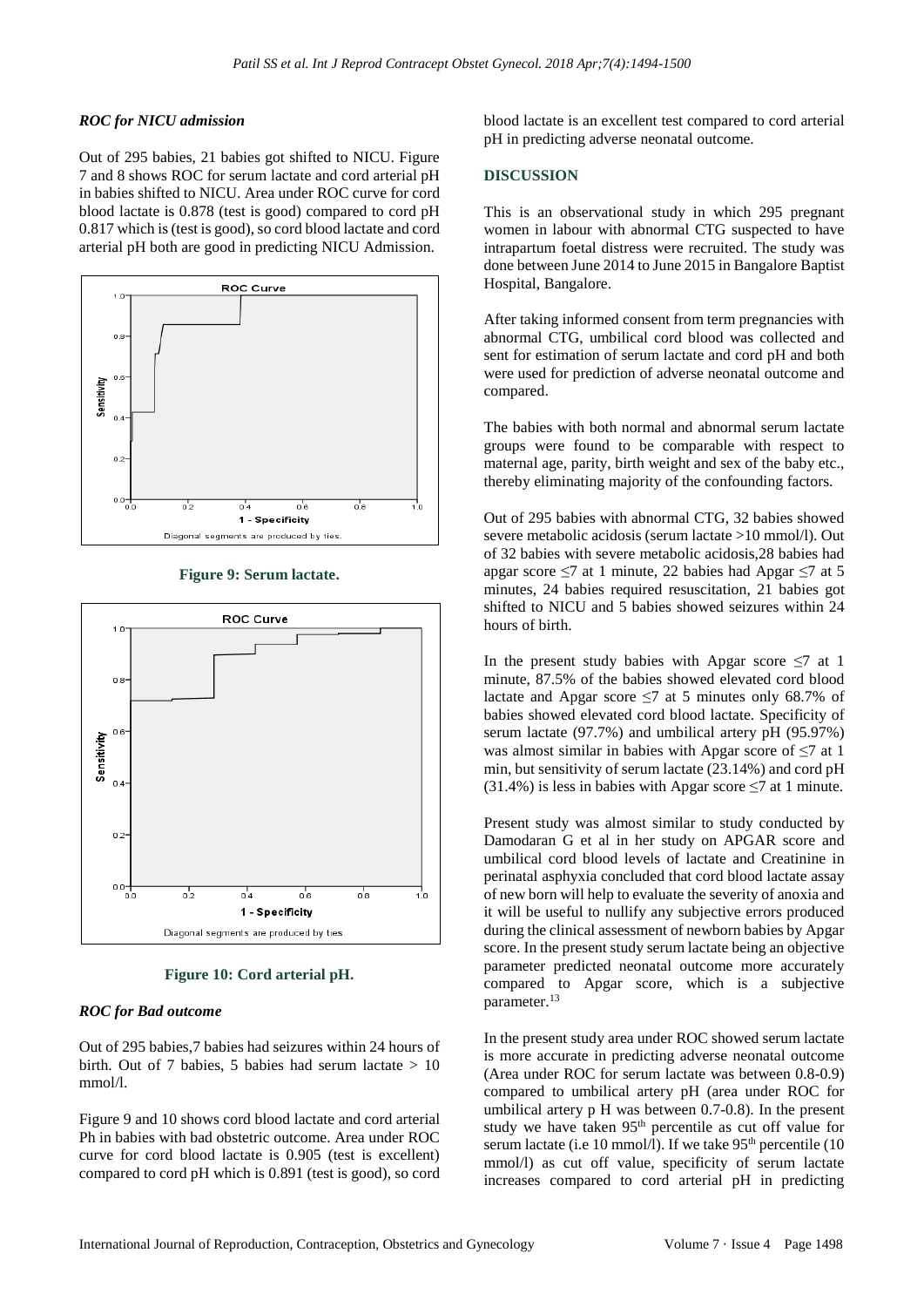adverse neonatal outcome like low Apgar score. resuscitation, NICU admission and hypoxic events in first 24 hours of delivery.

Compared to study done by [Gjerris](javascript:void(0);) AC et al in his descriptive study of umbilical cord arterial blood samples from 2554 singleton deliveries, ROC curves suggested a lactate cut-off level of 8 mmol/l for indicating intrapartum asphyxia. <sup>14</sup> In the present study ROC curves suggested that lactate cut off level of 10 mmol/l for indicating intrapartum asphyxia.

Out of 295 babies 7 babies had seizures within 24 hours of birth. Out of 7 babies, 5 babies had serum lactate >10 mmol/l indicating serum lactate is better predictor of hypoxic episodes in first 24 hours of birth. Present study correlated with study done by Shah S et al. But in the present study, we have taken only one measurement of lactate not serial measurements in predicting early neonatal outcome.

Shah S et al in his study on postnatal lactate as an early predictor of short-term outcome after intrapartum asphyxia, concluded that the highest recorded lactate level in the first hour of life and serial measurements of lactate are important predictors of moderate-to-severe HIE.<sup>15</sup>

In the present study specificity of cord blood lactate in terms of predicting adverse perinatal outcome like NICU admission, assisted ventilation and neurological abnormality is almost similar to study conducted by Magnus et al who concluded that, umbilical artery lactate concentration and acid-base balance predicted perinatal outcomes with similar efficacies.

Specificity of cord arterial pH is almost similar in predicting adverse perinatal outcome compared to study conducted by Magnus et al.<sup>16</sup>

In the present study sensitivity and specificity of serum lactate (if we take cut off value of  $>5$  mmol/l) is almost similar to cord arterial pH in predicting adverse neonatal outcome like low Apgar score, resuscitation, NICU admission and hypoxic episodes in first 24 hours of birth.

# *Comparison with other studies*

Magnus et al in his prospective study of 4045 cord samples, lactate was measured. The umbilical artery lactate concentrations were significantly elevated in instrumental deliveries (2.65 - 1.2 mmol/L) and in emergency cesarean sections  $(2.44 \pm 1.7 \text{ mmol/L})$ compared with spontaneous vaginal delivery (1.87±0.94 mmol/L) ( $/a$  <0.001, p <0.001). Lactate was comparable to pH and base deficit in sensitivity, specificity, and positive and negative predictive values in relation to morbidity and mortality. Umbilical artery lactate concentration and acidbase balance predicted perinatal outcomes with similar efficacies. In our study also cord blood lactate and pH have shown similar efficacies in predicting adverse perinatal outcome.<sup>16</sup>

Wing FW et al showed that definite correlation exists between the lactate level and pH / base deficit in both the umbilical artery and vein in normal babies as well as those with foetal distress. As lactate is simpler and cheaper to measure, it is a promising parameter that may be used in place of pH or base deficit in assessing the metabolic status of newborn.<sup>17</sup>

Limitations of this study were

- Small sample size, larger studies required.
- In the present study we have taken pregnant women with abnormal CTG and there is no comparison with normal CTG and its correlation with serum lactate and cord pH in predicting adverse neonatal outcome.
- Lactate and umbilical artery pH measured on cord blood sample immediately after delivery, we did not get serial measurement of lactate and pH corresponding to 1 minute and 5 minutes APGAR in predicting adverse perinatal outcome*.*

# **CONCLUSION**

Following conclusions were drawn from our study

- Umbilical cord blood lactate is more specific than umbilical artery pH in predicting adverse neonatal outcome, since it represents the metabolic part of the acid-base balance.
- Area under ROC (at 95<sup>th</sup> percentile) have shown serum lactate is more accurate in predicting adverse neonatal outcome compared to umbilical artery ph at birth.

# *Recommendations*

We recommend measurement of umbilical cord arterial lactate immediately after delivery in babies with intrapartum fetal distress.

It helps:

- To identify babies with intrapartum fetal distress and early intervention to prevent early adverse neonatal outcome
- It also helps to supplement APGAR scores.

### *Funding: No funding sources*

*Conflict of interest: None declared Ethical approval: The study was approved by the Institutional Ethics Committee*

#### **REFERENCES**

1. Tasnim N, Mahmud G, Akram S. Predictive accuracy of intrapartum Cardiotocography in terms of fetal acid